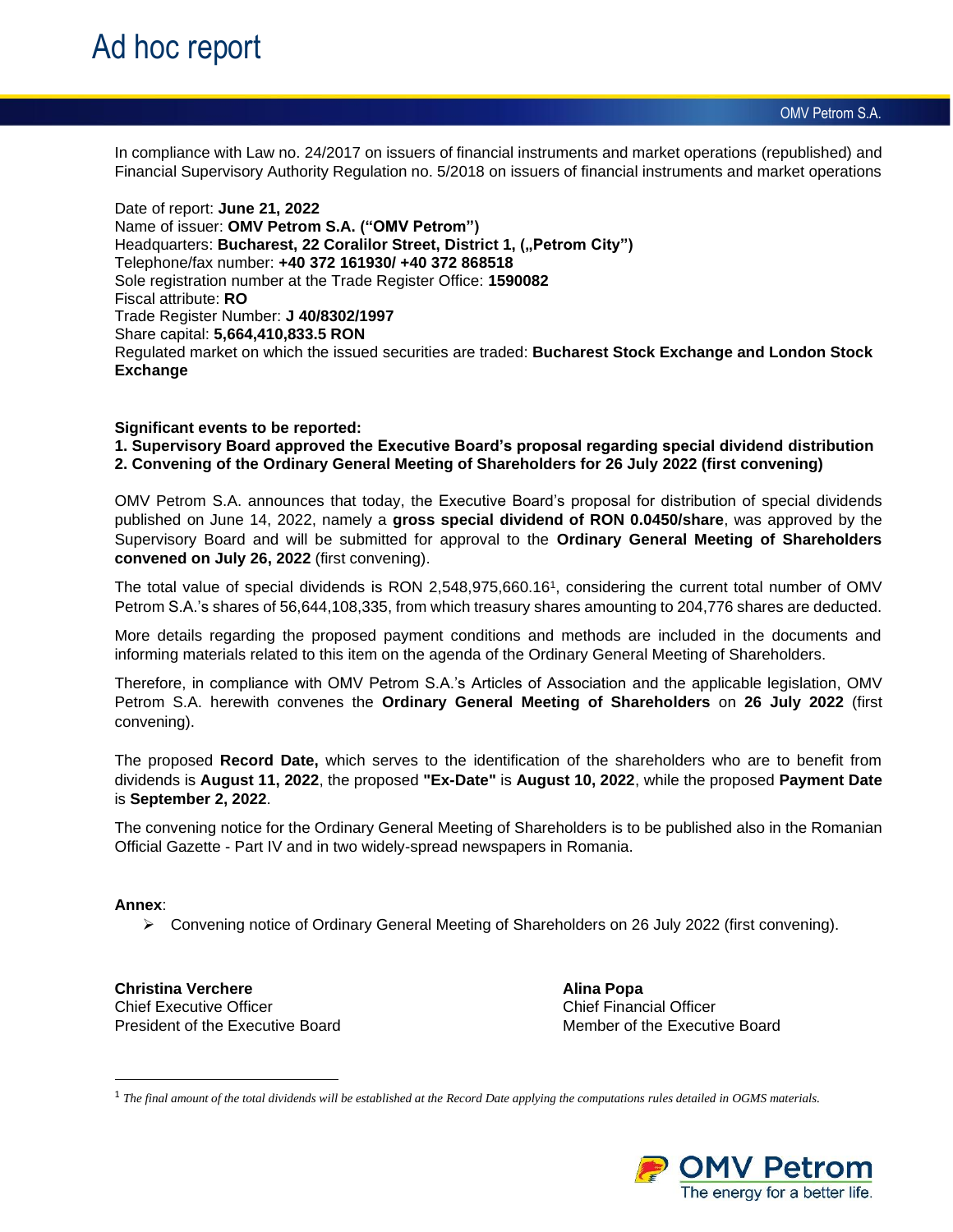# **CONVENING NOTICE**

The Executive Board of **OMV Petrom S.A.**, a company managed in a two-tier system, incorporated and operating under the laws of Romania, registered with the Trade Registry Office of Bucharest Court under number J40/8302/1997, fiscal code 1590082, having its headquarters at 22 Coralilor Street, District 1, Bucharest ("Petrom City"), with a subscribed and paid up share capital of RON 5,664,410,833.50 (hereinafter referred to as "**OMV Petrom**" or the "**Company**"),

Considering mainly the provisions of:

- OMV Petrom's Articles of Association in force as of 27 April 2022 (the "**Articles of Association**");
- Companies' Law no. 31/1990, republished, with its subsequent amendments and supplementations ("**Companies' Law**");
- Law no. 24/2017 on issuers of financial instruments and market operations, as republished ("**Issuers' Law**");
- Financial Supervisory Authority Regulation no. 5/2018 on issuers of financial instruments and market operations with its subsequent amendments and supplementations ("**Regulation no. 5/2018**");
- Financial Supervisory Authority Regulation no. 4/2013 regarding shares underlying depositary receipts with its subsequent amendments and supplementations ("**Regulation no. 4/2013**");

**hereby convenes the Ordinary General Meeting of Shareholders ("OGMS") on 26 July 2022 (first convening), starting with 10:00 o'clock (Romania time), at OMV Petrom's headquarters located in 22 Coralilor Street, District 1, Bucharest ("Petrom City"), Infinity Building, Oval A,** with the following **AGENDA**:

- **1.** Approval of distribution of a special dividend, as detailed and presented in the supporting materials.
- **2.** Approval of **11 August 2022** as **Record Date** for identifying the shareholders upon which the resolutions of the OGMS will take effect as per article 87, para. (1) of Issuers' Law and of **10 August 2022** as **Ex-Date**.
- **3.** Approval of **2 September 2022** as **Payment Date** for the payment of the special dividend.
- **4.** Empowering Ms. Christina Verchere, President of Executive Board and Chief Executive Officer, to sign in the name of the shareholders the OGMS resolutions and to perform any act or formality required by law for the registration of the OGMS resolutions. Ms. Christina Verchere may delegate all or part of the above mentioned powers to any competent person(s) to perform such mandate.

Only shareholders who are registered as OMV Petrom shareholders at **15 July 2022** (the **"Reference Date**") in the shareholders' register kept by Depozitarul Central S.A. may attend and cast their votes in the OGMS.

This convening notice together with the draft OGMS resolutions, the template forms of the general and special powers of attorney and correspondence voting bulletins ("**Voting Bulletin**") for OGMS, including the Executive Board's proposal for distribution of a special dividend, as well as the other documents and informing materials related to the items included on the agenda of OGMS will be available both in Romanian and in English languages no later than **23 June 2022**, at the registry desk of the Company, located in 22 Coralilor Street, Infinity Building, District 1, Bucharest ("Petrom City"), postal code 013329 ("**Correspondence Entry**") and on the website of the Company [\(www.omvpetrom.com\)](http://www.omvpetrom.com/). The total number of shares and voting rights conferred by such at the date of the convening notice shall be made available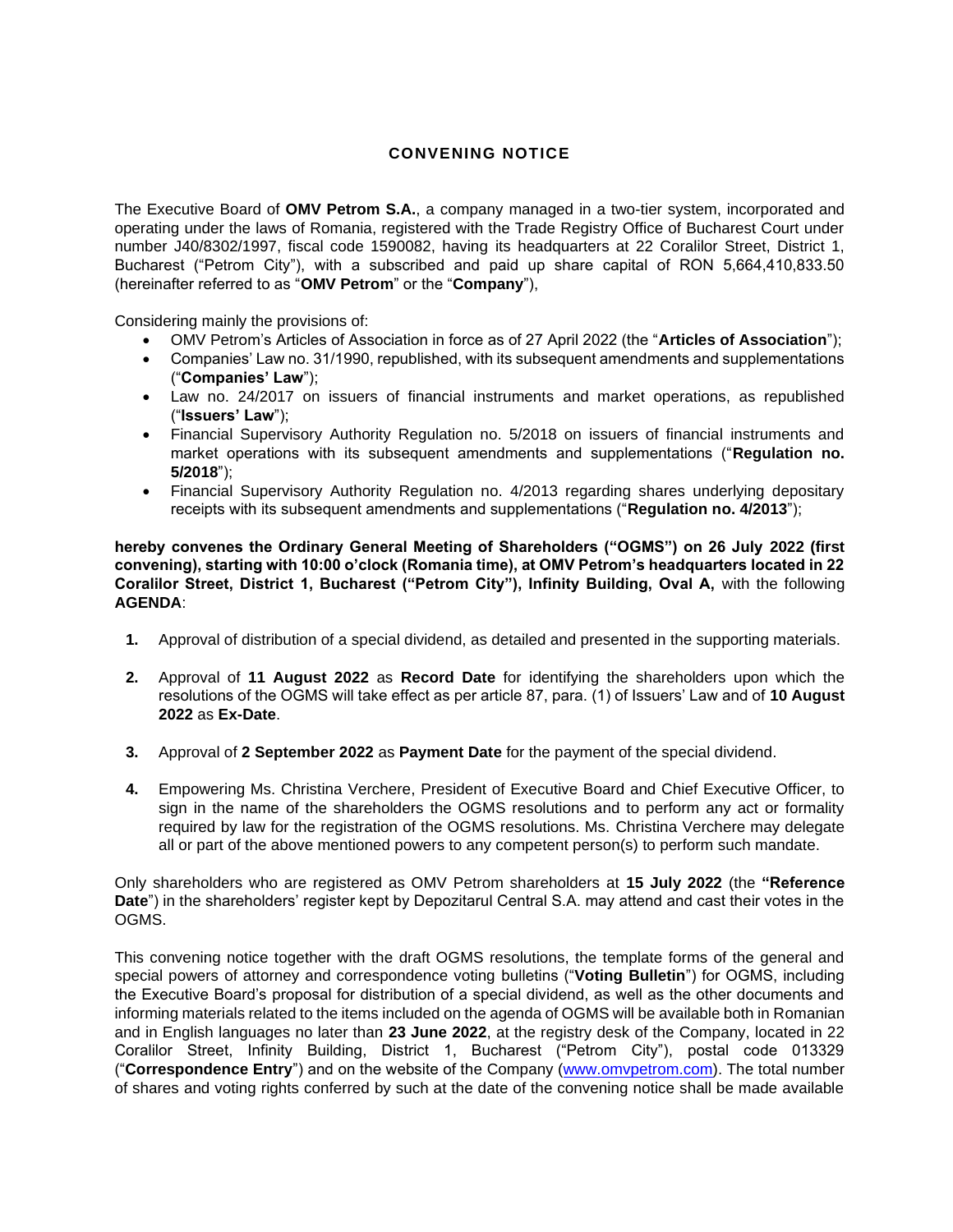by the same communication means after Depozitarul Central S.A. keeping the shareholders' register of OMV Petrom releases the shareholders' register to OMV Petrom.

## **The right to propose adding new items on the agenda and to submit draft resolutions for the items on the agenda or proposed to be added on the agenda**

One or more shareholders representing, individually or jointly, at least 5% of the share capital of the Company (hereinafter referred to as "**Initiators**") have the right to propose new items on the agenda of the OGMS or to submit draft resolutions for the items on the agenda or proposed to be added on the agenda.

The proposals with respect to adding new items on the agenda of the OGMS and the draft resolutions for the items on the agenda or proposed to be added on the agenda, accompanied by copies of the Initiator's valid identification documents (identity card/passport for natural persons and for legal persons / entities without legal personality, identity card/passport of the legal representative), as well as by a justification or a draft resolution proposed for approval by OGMS shall be submitted as follows:

- a) at the Correspondence Entry or by mail or courier with confirmation of receipt at the Correspondence Entry, **no later than 11 July 2022, 16:30 o'clock**, in a sealed envelope bearing the clearly written statement in capital letters: **"FOR THE ORDINARY GENERAL MEETING OF SHAREHOLDERS OF 26/27 JULY 2022"**, or
- b) by e-mail having attached an extended electronic signature, in compliance with Law on Digital Signature no. 455/2001**, no later than 11 July 2022, 16:30 o'clock**, at [aga@petrom.com](mailto:aga@petrom.com) indicating in the "subject matter" field: **"FOR THE ORDINARY GENERAL MEETING OF SHAREHOLDERS OF 26/27 JULY 2022".**

### **The right to submit written questions related to the items on the OGMS agenda**

The shareholders of the Company, regardless of the participation held in the share capital, may submit written questions with respect to the items on the agenda of OGMS. The shareholders shall submit such questions only accompanied by copies of the shareholder's valid identification documents (identity card/passport for natural persons and for legal persons / entities without legal personality, identity card/passport of the legal representative). The written questions, if the case, may be submitted as follows:

- a) at the Correspondence Entry or by mail or courier with confirmation of receipt at the Correspondence Entry, **no later than 22 July 2022**, **14:00 o'clock,** in a sealed envelope bearing the clearly written statement in capital letters: **"FOR THE ORDINARY GENERAL MEETING OF SHAREHOLDERS OF 26/27 JULY 2022"**, or
- b) by e-mail having attached an extended electronic signature, in compliance with the Law on Digital Signature no. 455/2001, **no later than 22 July 2022**, **14:00 o'clock,** at [aga@petrom.com](mailto:aga@petrom.com)**,**  indicating in the "subject matter" field: **"FOR THE ORDINARY GENERAL MEETING OF SHAREHOLDERS OF 26/27 JULY 2022".**

### **Shareholders' participation and vote in the OGMS**

The shareholders may attend in person or may be represented in OGMS either by their legal representative or by an appointed representative ("**Proxy Holder**") having been granted a general or a special power of attorney.

In accordance with the Issuers' Law and Regulation no. 5/2018, in case a shareholder is represented by a credit institution rendering custodian services, the latter may participate and vote in the OGMS based on and within the limits of the voting instructions received by electronic means, without it being necessary for

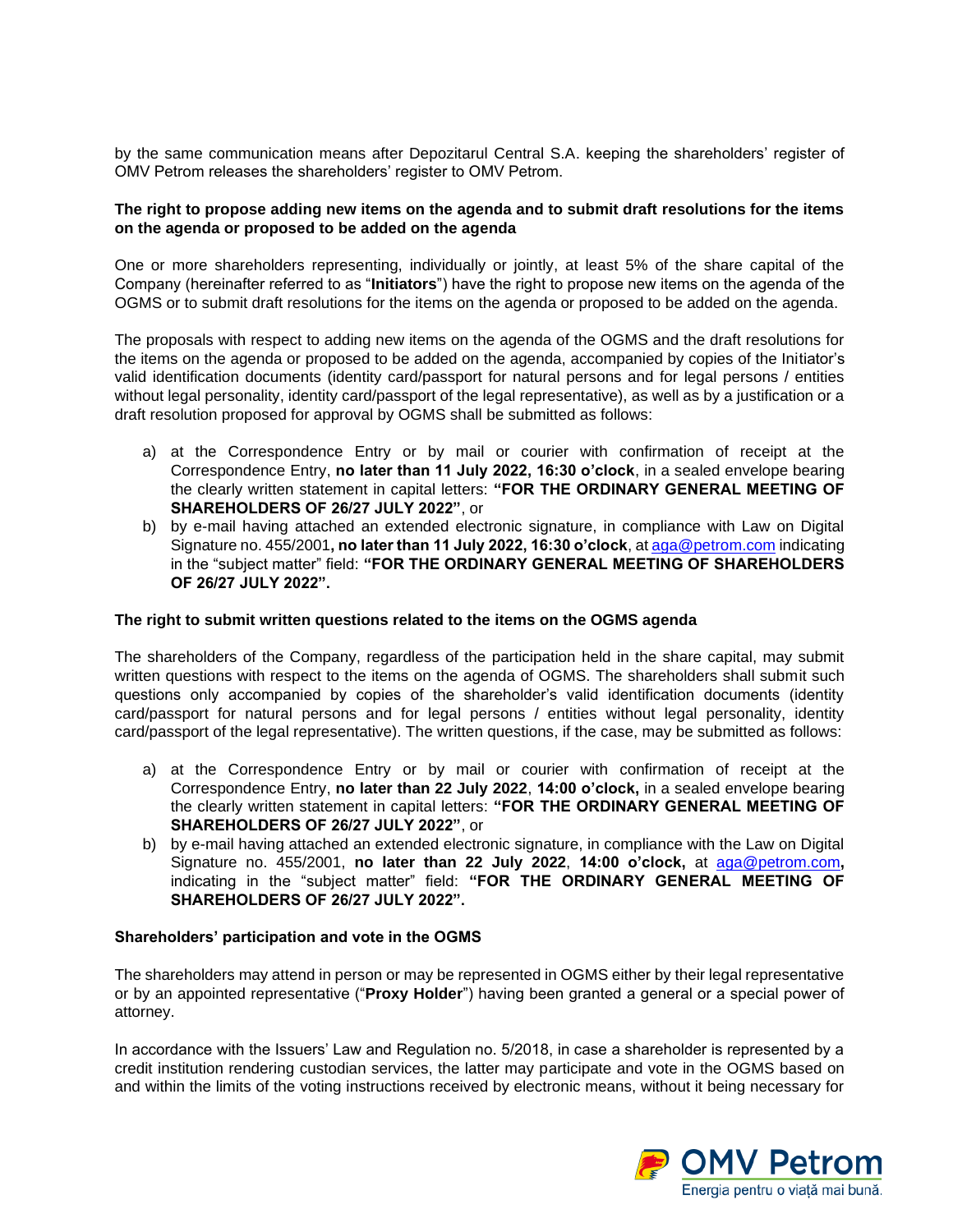the shareholder to draw up a special or general power of attorney for this purpose, provided that the said custodian credit institution submits to the Company a statement on its own liability, signed by the credit institution's legal representative, stating (i) the name of the shareholder, written clearly, for which the credit institution participates and votes in the OGMS, and (ii) the fact that the credit institution renders custodian services for that respective shareholder. The original said own liability statement shall be submitted:

- a) at the Correspondence Entry of the Company or sent by mail or courier with confirmation of receipt at the Correspondence Entry, **no later than 48 hours before the date of the first OGMS convening,** in a sealed envelope bearing the clearly written statement in capital letters: **"FOR THE ORDINARY GENERAL MEETING OF SHAREHOLDERS OF 26/27 JULY 2022"**, or
- b) by e-mail having attached an extended electronic signature, in compliance with Law on Digital Signature No. 455/2001**, no later than 48 hours before the date of the first OGMS convening,**  at [aga@petrom.com](mailto:aga@petrom.com)**,** indicating in the "subject matter" field: **"FOR THE ORDINARY GENERAL MEETING OF SHAREHOLDERS OF 26/27 JULY 2022".**

The credit institution rendering custodian services will vote in this case through any person within its administration/management body or of its employees; a proof/statement confirming these persons have the said qualities will be submitted together with the original own liability statement above-mentioned.

The **general power of attorney** shall be granted for a period not exceeding 3 years, unless the parties have expressly provided for a longer period, allowing the Proxy Holder to vote on all issues on the agenda of the general meetings of shareholders of the Company, including with respect to disposal deeds, provided that the general power of attorney: (i) is granted by the shareholder as client, to an intermediary as defined under Issuers' Law or to a lawyer and (ii) states that the Proxy Holder is an intermediary or a lawyer. If the Proxy Holder is a legal person, the mandate may be exercised by any person who is a member of the administrative or management body of the Proxy Holder or who is an employee of the Proxy Holder. The Proxy Holder shall prove its capacity as intermediary or lawyer by providing a statement on the form published together with the supporting materials for the OGMS on the Company's website, signed by the Proxy Holder at the entrance in the meeting room in front of the meeting organizers. Shareholders may not be represented in OGMS based on a general power of attorney by a person who is in a situation of conflict of interests which may arise in particular, if such person is:

- a) a majority shareholder of the Company, or another person controlled by such shareholder;
- b) a member of the administrative, management or supervisory body of the Company, of a majority shareholder or of a controlled person as provided at letter a);
- c) an employee or an auditor of the Company or of a majority shareholder or of controlled entity as provided at letter a);
- d) a spouse, relative or in-law up to fourth degree of one of the individuals referred to under letters a) - c).

The general power of attorney must provide at least the following information: (i) the name of the shareholder; (ii) name of the Proxy Holder; (iii) date of the proxy and its validity period, subject to the applicable legal requirements; proxies dated subsequently shall have the effect of revoking previously dated proxies; (iv) clear statement that the shareholder empowers the Proxy Holder to attend and vote on its/his/her behalf by general power of attorney in the general shareholders meeting for the entire holding of the shareholder at the Reference Date, expressly specifying the company/companies for which the general proxy is used, either by naming them separately or referring generically to a certain category of issuers. The general power of attorney ceases its legal effect in accordance with article 202 para. (2) of Regulation no. 5/2018.

Before their first use, copies of the general powers of attorney, in Romanian or English language, bearing the mention "in accordance with the original" and the signature of the Proxy Holder accompanied by a o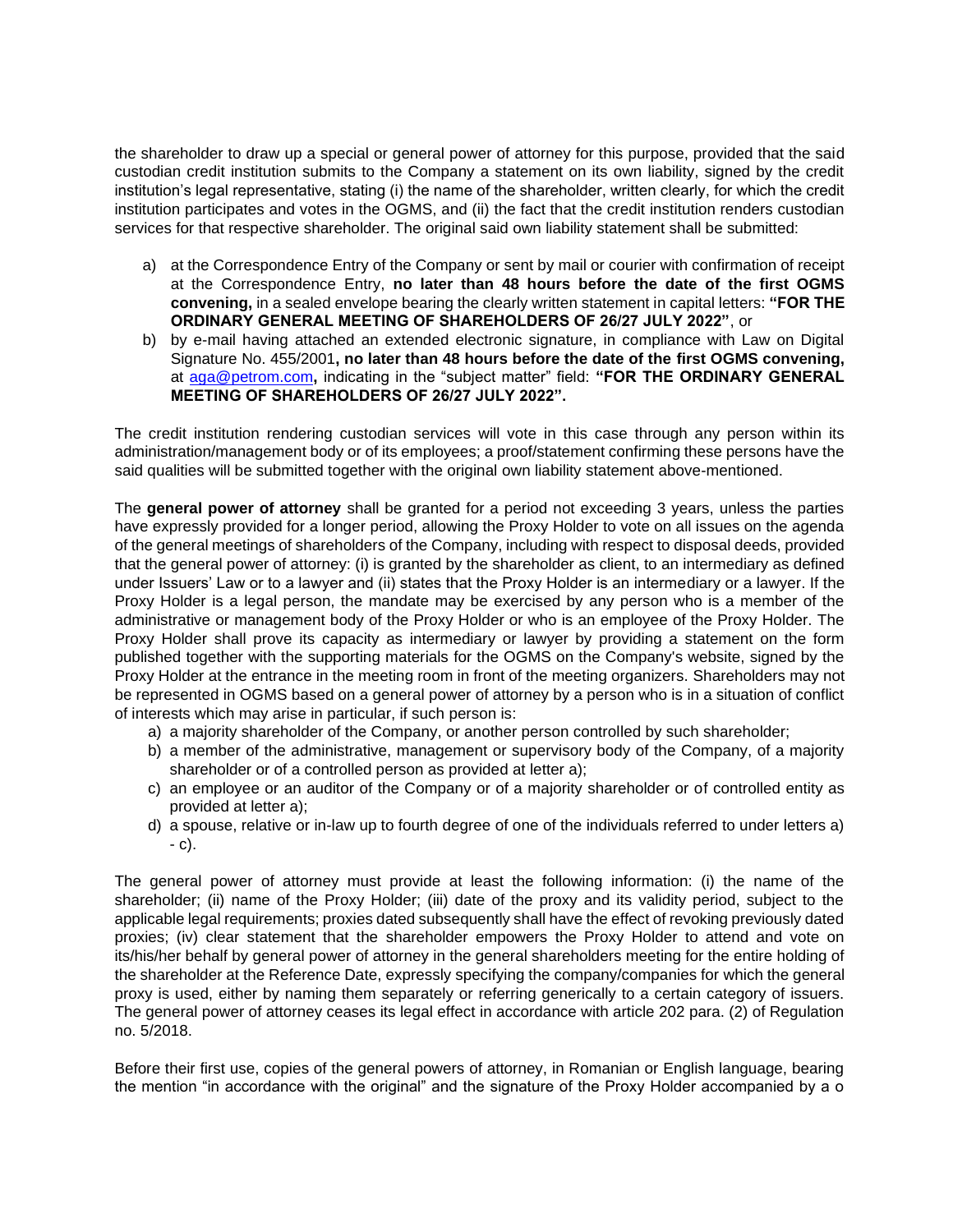copy of the valid identity card of the shareholder (identity card/passport for natural persons and for legal persons / entities without legal personality, identity card/passport of the legal representative) shall be submitted:

- a) at the Correspondence Entry of the Company or sent by mail or courier with confirmation of receipt at the Correspondence Entry, **no later than 48 hours before the date of the first OGMS convening,** in a sealed envelope bearing the clearly written statement in capital letters: **"FOR THE ORDINARY GENERAL MEETING OF SHAREHOLDERS OF 26/27 JULY 2022"**, or
- b) by e-mail having attached an extended electronic signature, in compliance with Law on Digital Signature No. 455/2001**, no later than 48 hours before the date of the first OGMS convening,**  at [aga@petrom.com](mailto:aga@petrom.com)**,** indicating in the "subject matter" field: **"FOR THE ORDINARY GENERAL MEETING OF SHAREHOLDERS OF 26/27 JULY 2022".**

The **special power of attorney** has to contain specific voting instructions for each item on the agenda of the OGMS in respect of which the Proxy Holder is to vote on behalf of the shareholder (i.e.: to vote "for" or "against" or, as the case may be, to mention "abstention"). A shareholder may be represented in the OGMS by a Proxy Holder holding special power of attorney granted only for the OGMS dated 26/27 July 2022.

One original of the special power of attorney, in Romanian or English language, filled in and signed by the shareholder, accompanied by copies of the shareholder's valid identification documents (identity card/passport for natural persons and for legal persons / entities without legal personality, identity card/passport of the legal representative) shall be submitted:

- a) at the Correspondence Entry or sent by mail or courier with confirmation of receipt at the Correspondence Entry, **no later than 48 hours before the date of the first OGMS convening**, in a sealed envelope bearing the clearly written statement in capital letters: **"FOR THE ORDINARY GENERAL MEETING OF SHAREHOLDERS OF 26/27 JULY 2022",** or
- b) by e-mail having attached an extended electronic signature, in compliance with Law on Digital Signature No. 455/2001**, no later than 48 hours before the date of the first OGMS convening**, at [aga@petrom.com,](mailto:aga@petrom.com) indicating in the "subject matter" field**: "FOR THE ORDINARY GENERAL MEETING OF SHAREHOLDERS OF 26/27 JULY 2022".**

A shareholder may appoint in the power of attorney one or more alternate representatives to ensure its/his/her representation in OGMS, if the Proxy Holder appointed by the power of attorney is unable to fulfill its/his/her mandate. If more alternate representatives are appointed in the power of attorney, the order in which they will exercise their mandate shall be specified.

On the day of the OGMS, upon entering the meeting room, the shareholders - natural persons, in case they attend in person, the shareholders - legal persons / entities without legal personality, in case they attend through their legal representative and the Proxy Holders must present to the Company's representatives in charge with the OGMS organization the original of the identity card/passport for identity check.

The shareholders of the Company registered at the Reference Date in the shareholders' register kept by Depozitarul Central S.A. **may vote by correspondence**, prior to the OGMS, by using the Voting Bulletin. In case of voting by correspondence, the Voting Bulletin, filled in Romanian or English language and signed, accompanied by a copy of the shareholder's valid identification documents (identity card/passport for natural persons and for legal persons / entities without legal personality, identity card/passport of the legal representative) can be submitted as follows:

a) at the Correspondence Entry or by mail or courier with confirmation of receipt at the Correspondence Entry, **no later than 48 hours before the date of the first OGMS convening,** in

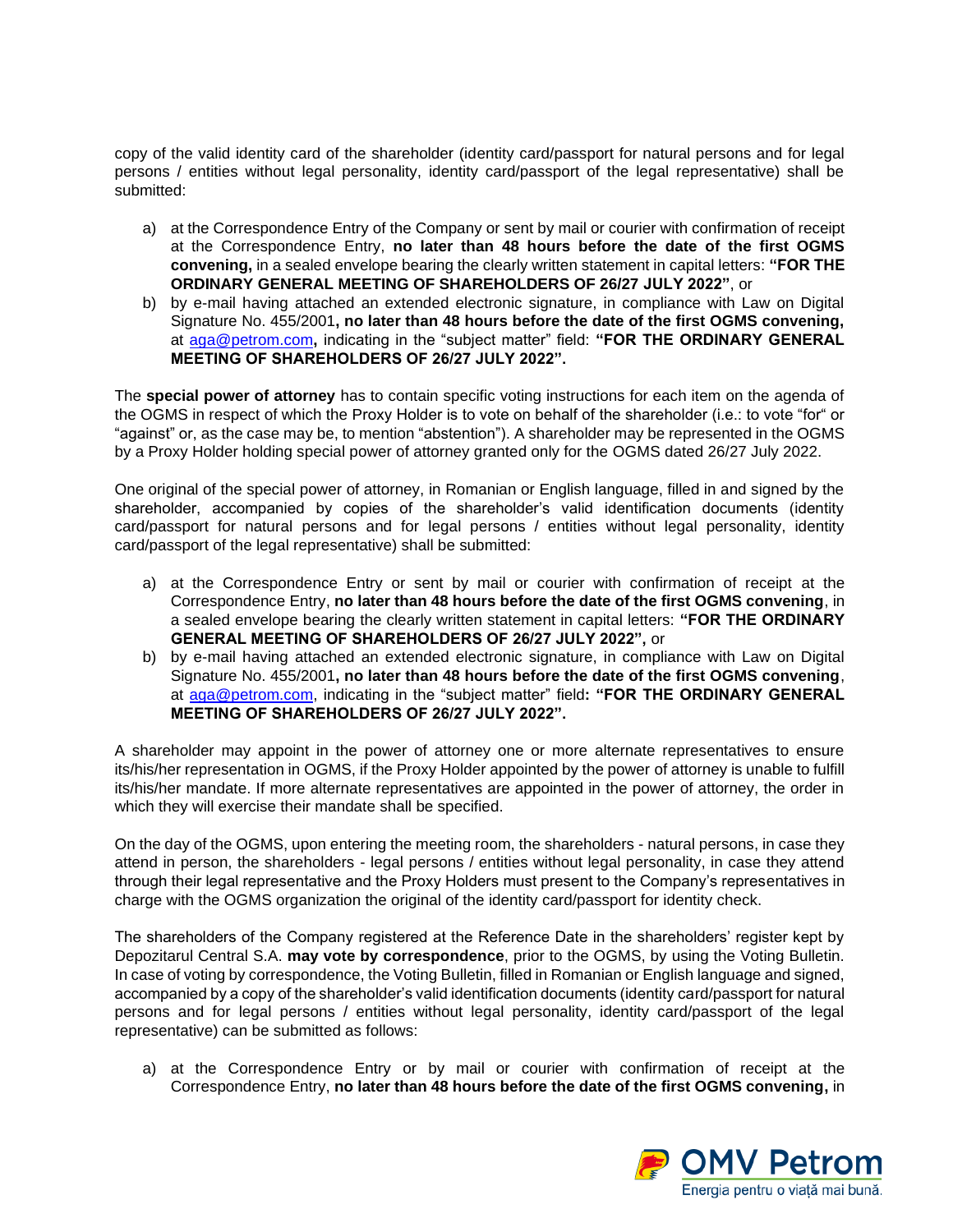a sealed envelope bearing the clearly written statement in capital letters: **"FOR THE ORDINARY GENERAL MEETING OF SHAREHOLDERS OF 26/27 JULY 2022"**, or

b) by e-mail having attached an extended electronic signature, in compliance with the Law on Digital Signature no. 455/2001, **no later than 48 hours before the date of the first OGMS convening,** at [aga@petrom.com](mailto:aga@petrom.com)**,** indicating in the "subject matter" field: **"FOR THE ORDINARY GENERAL MEETING OF SHAREHOLDERS OF 26/27 JULY 2022".**

The Voting Bulletins which are not received at the Correspondence Entry or by e-mail within the above mentioned deadlines shall not be counted for quorum and majority in the OGMS. In case the shareholder who expressed its/his/her vote via Voting Bulletin attends the OGMS, personally or by representative, the vote by correspondence expressed for that OGMS shall be cancelled and only the vote expressed in person or by representative shall be considered. If the person representing the shareholder to the OGMS is other than the person who expressed its/his/her vote via the Voting Bulletin, for the validity of its/his/her vote, it/he/she has to present in the OGMS a written revocation of the vote by correspondence signed by the shareholder or by the representative who expressed its/his/her vote via Voting Bulletin. This is not necessary in case the shareholder or its legal representative attends personally the OGMS.

## **Please consider that the Correspondence Entry is open during business days between 9:00 - 16:30 o'clock from Monday until Thursday and between 9:00 - 14:00 o'clock on Friday and closed during the non-business days and legal holidays.**

When filling in the special powers of attorney and the Voting Bulletins, please consider that new items could be added on the agenda. In this case, OMV Petrom shall make available a revised OGMS agenda according to the law. Moreover, **no later than 14 July 2022,** the information materials regarding the new items added on the agenda, including **the updated special powers of attorney and Voting Bulletins both in Romanian and in English** will be made available at the Correspondence Entry and published on the website of the Company [\(www.omvpetrom.com\)](http://www.omvpetrom.com/).

For the avoidance of doubt, if the agenda is supplemented and the shareholders do not send their updated special powers of attorney and/or Voting Bulletins by correspondence, the special powers of attorney and the Voting Bulletins sent prior to publication of the supplemented agenda shall be taken into account only in respect of the points on the initial agenda.

As a general rule, applicable to all situations mentioned above, in accordance with the legislation in force, in case of shareholders that are legal persons or entities without legal personality, the capacity of legal representative shall be attested based on the shareholders' register, as released by Depozitarul Central S.A. However, if the shareholder has not informed on time Depozitarul Central S.A. about its legal representative or this information is not updated in the shareholders' register of OMV Petrom, then the capacity of legal representative shall be attested based on an excerpt issued by the Trade Registry or based on any other document issued by a competent authority from the country where the shareholder is registered, in original or certified copy, within its validity term.

Documents attesting the capacity of the legal representative of the shareholder, as detailed herein, as well as any other documents which need to be transmitted to the Company for exercising certain rights in accordance with this convening notice and the applicable legislation in force which are drafted in a foreign language, other than English language, should be accompanied by a translation made by an authorized translator in Romanian language or English language, with no notarization or apostille required.